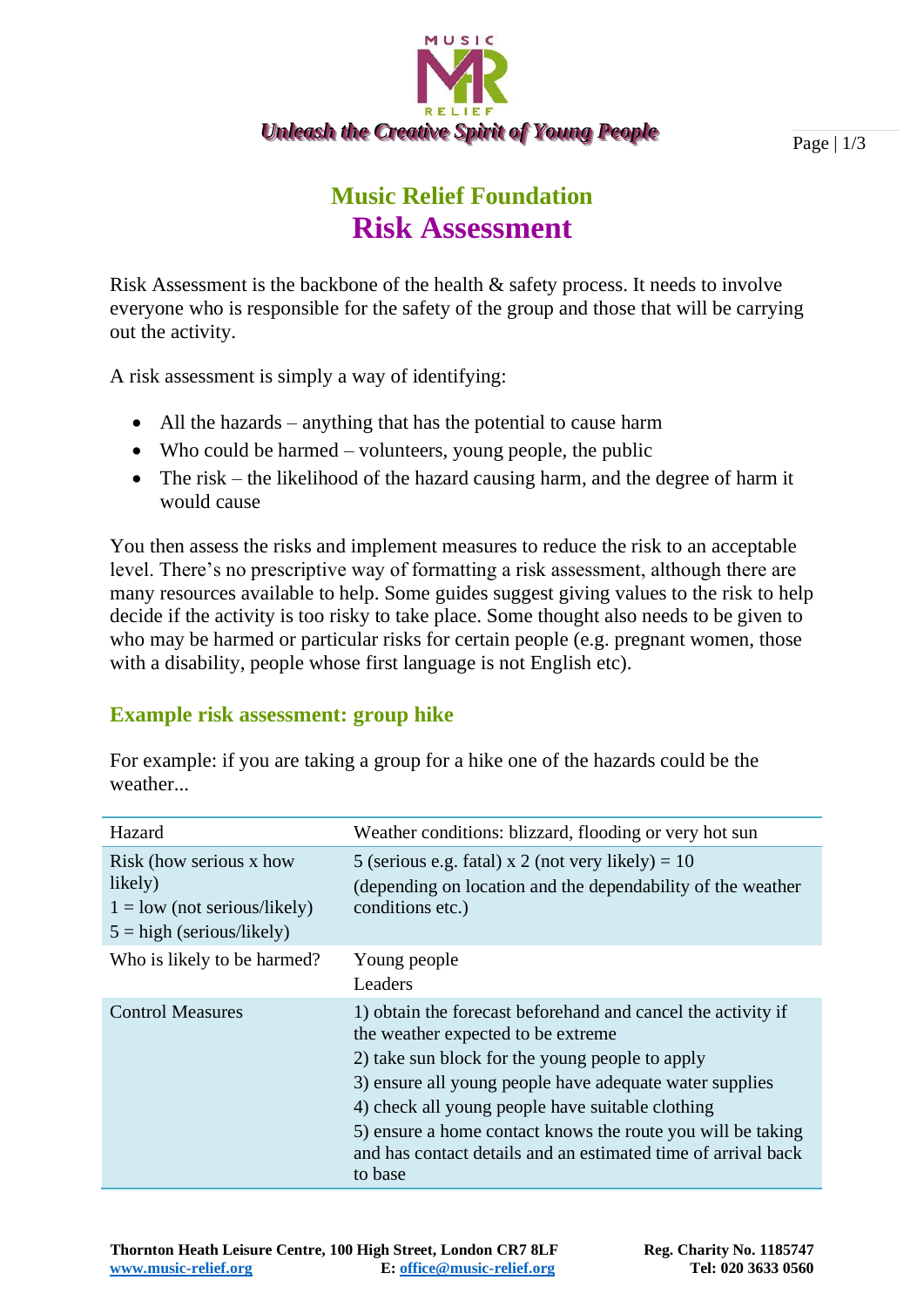

|                    | 6) the group leader has a hill walking or mountain leader<br>qualification<br>7) the group leader has a map, GPS, charged mobile etc<br>8) the group leader is First Aid trained |
|--------------------|----------------------------------------------------------------------------------------------------------------------------------------------------------------------------------|
| Risk after control | 5 x 1 (likelihood of fatality decreased by control measures in<br>$place) = 5$                                                                                                   |

Unless you are an adventure based group, most activities will be in or around your usual building. However, a familiar environment shouldn't lead to complacency. When you carry out a risk assessment you literally need to see your environment for the first time; it might help to go through the building with a colleague to help identify the hazards.

## **Types of hazards to consider**

Potential premises-related hazards may include thinking about:

- Trips, slips and falls does your building have any uneven flooring, wires or cables, dark rooms or corridors? How are spills dealt with?
- Substances hazardous to health are there any chemicals stored in the building? Who can access these and do they use protective clothing?
- Falls from a height Are ladders or other equipment checked and maintained? Do people currently stand on rickety chairs to reach objects in a cupboard?
- Strains, sprains and pains is anyone engaged in heavy lifting? Have they received any training or advice on manual handling techniques?
- Equipment and machinery is equipment regularly checked? Are all young people allowed to access the kitchen area (scalds, burns) unsupervised?
- Hygiene are there adequate toilet and hand washing facilities, including a disabled toilet? Do you prepare food for/with young people? Is anyone trained?
- Transport is your club on a busy main road, or has a well-used car park next to it? Do you use a hired minibus or volunteers own transport for activities? Are these adequately insured and maintained?
- Stress do you provide support (training, supervision sessions) to your volunteers? Does your Safeguarding Policy include support for volunteers after a young person has disclosed abuse to them?
- Fire safety do you have adequate fire escapes from your building? Does everyone know what to do in the event of a fire? Could a visit from the local Fire Service be included in an activity to help volunteers and young people get involved? Do you have a 'drop in' approach or a sign-in and no re-entry system?